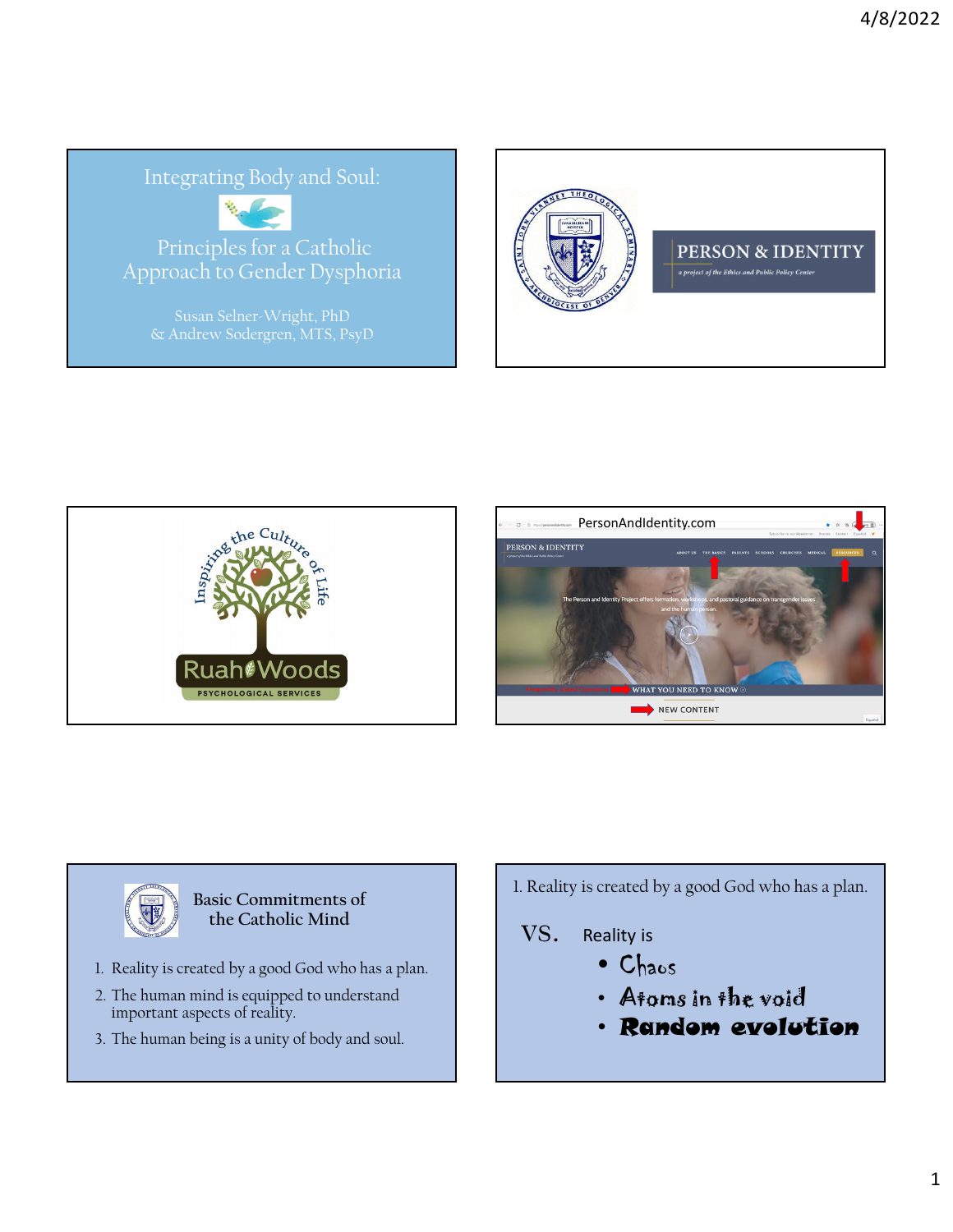

## 2. The human mind is equipped to understand important aspects of reality. aka, realist epistemology

- skepticism vs.
	- relativism
	- tyranny of elites



then the Lord God formed the man out of the dust of the ground and blew into his nostrils the breath of life, and the man became a living being (Gen 2:7).

> **First human being = dust + God's breath matter and spirit**



**Hylomorphism hyle morphe matter form body soul**

**Aristotle** 384-322 BC

**"The human body shares the dignity of 'the image of God': it is a human body precisely because it is animated by a spiritual [i.e. human] soul"**  (*CCC* §364).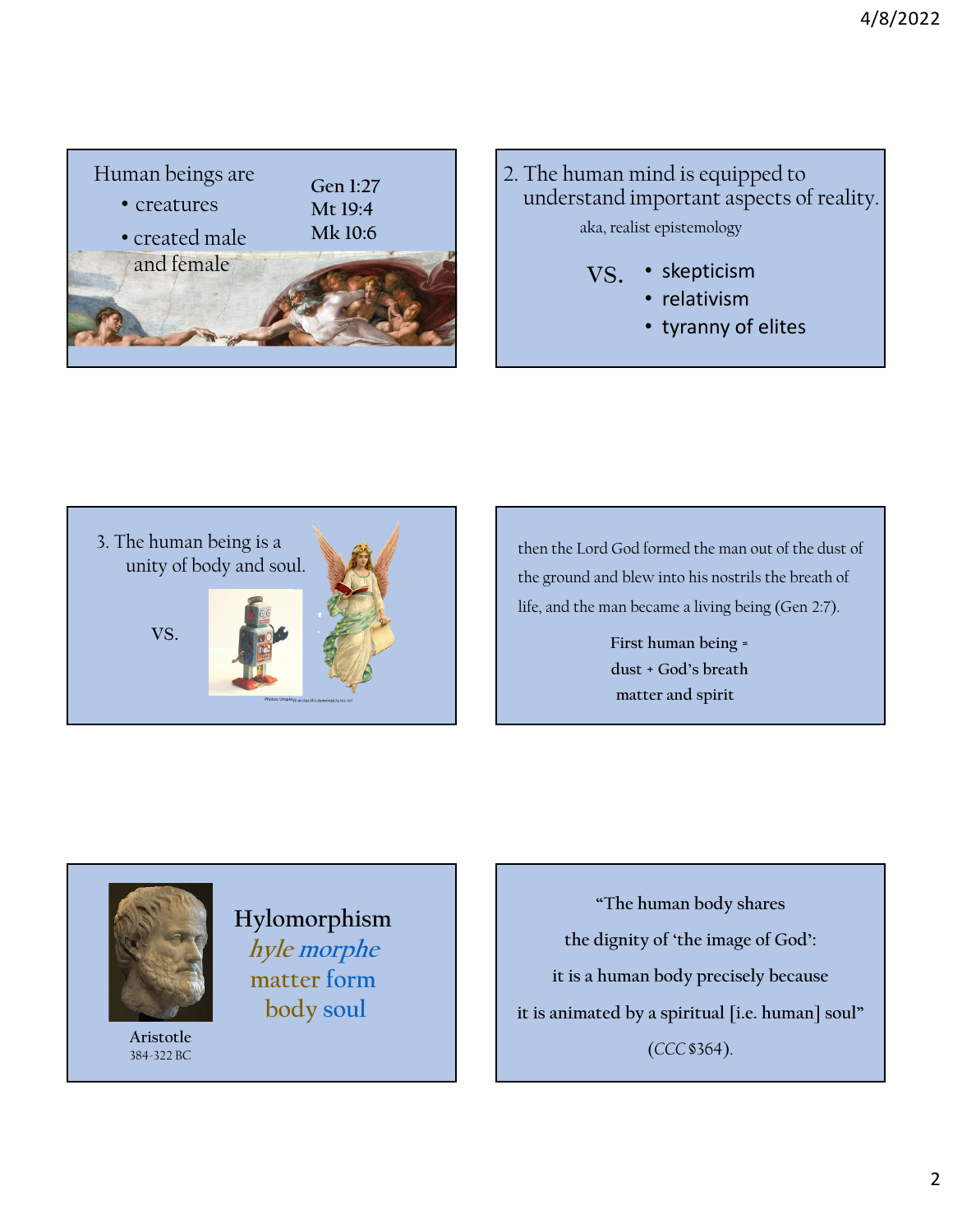CCC 362: **The human person . . . is a being at once both corporeal and spiritual.**

CCC 365: The union of soul and body is so profound that one has to consider the soul to be the "form" of the body:

i.e. **it is because of its spiritual soul that the body made of matter becomes a living, human body;** 

**spirit and matter, in man, are not two natures united, but rather their union forms a single nature.**







**René Descartes**  1596-1650

- **I am a thinking thing.**
- **the laws of nature = the laws of mechanics**
- goal of science: "to make ourselves … **masters and**  possessors of nature."